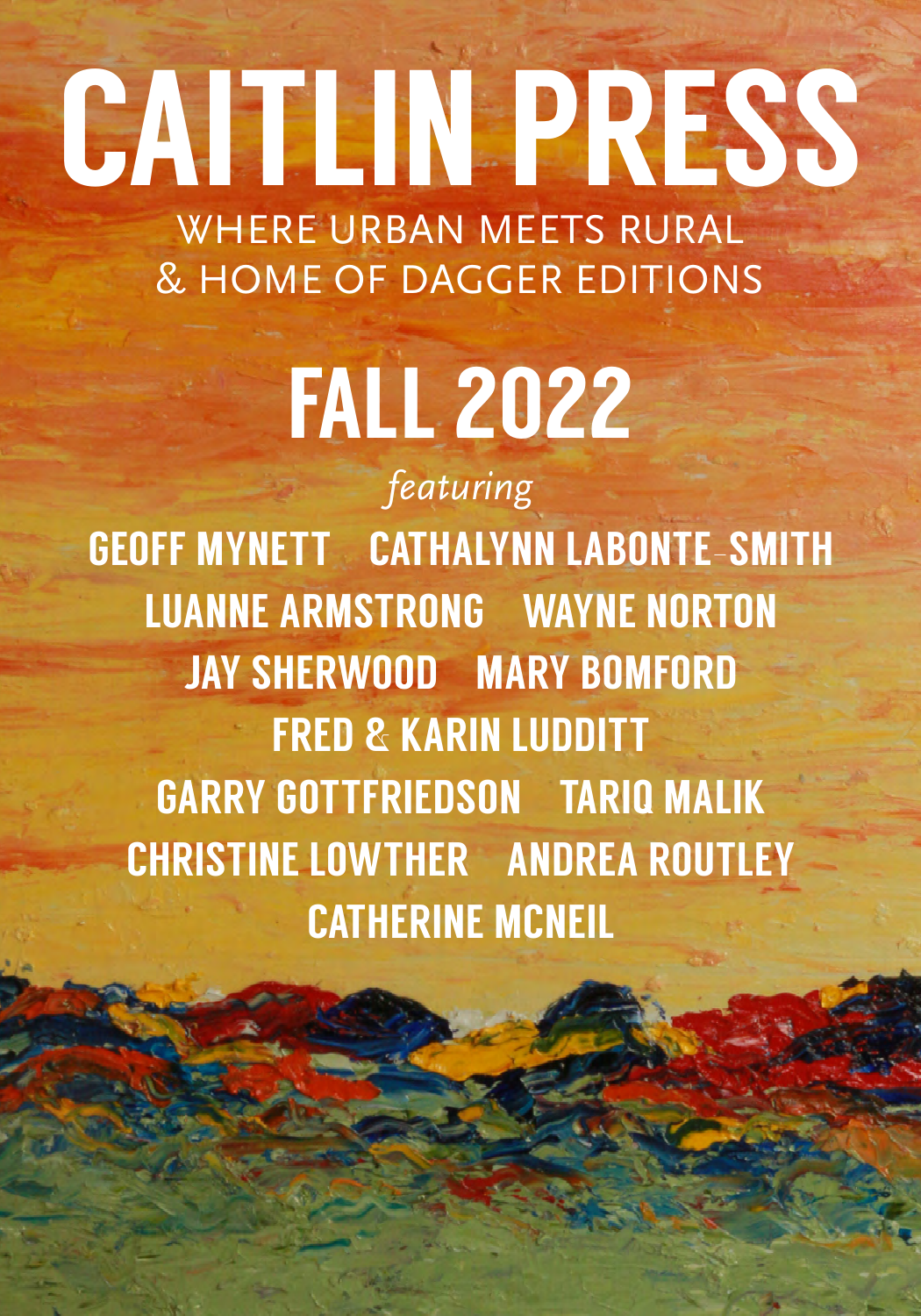## [RIVER OF MISTS](https://caitlin-press.com/our-books/river-of-mists/) PEOPLE OF THE UPPER SKEENA, 1821-1930

#### [by Geoff Mynett](https://caitlin-press.com/our-authors/mynett-geoff/)

#### **A collection of extraordinary stories about ordinary people from BC's wild frontier.**

In River of Mists, best-selling author and award-winning<br>historian Geoff Mynett returns to the Skeena River comn *River of Mists*, best-selling author and award-winning munity of Hazelton to shed new light on the wide spectrum of characters who left their mark on the area. Delving as far back in time as the early 1820s, Mynett covers over a century of change in the small community which, due to its location at the forks of the Skeena and Bulkley rivers and proximity to mountain ranges, seems destined to be a hub of activity—always industrious, often prosperous, and occasionally scandalous—while maintaining the charming nature of a small town.

The characters in *River of Mists* may not be those traditionally associated with the written history of the region now known as Hazelton, BC. Here are the stories of those whose lives left some mark on the community visitors like Hudson's Bay Company trader Simon McGillivray, Western Union Telegraph medical officer George Chismore, and famed painter Emily Carr; and the lesser known pioneers, prospectors, and longtime residents like HBC agent turned local business owner Thomas Hankin, and Bishop William Ridley and Jane Ridley, founders of the *Hazelton Queek*, named after the whistling mountain marmot.

Combining folksy, small-town charm and meticulous research, Mynett's *River of Mists: People of the Upper Skeena, 1821-1930* is a whimsical and informative chronicle of a century in the heart of Northern BC.

**GEOFF MYNETT** was born in England where he qualified as a Barrister. After emigrating to British Columbia in 1973, he became a Canadian citizen, requalified as a lawyer and practiced law until his retirement. His first book, *Service on the Skeena: Horace Wrinch, Frontier Physician* (Ronsdale Press, 2019), received a Jeanne Clarke Memorial Award. His second book, *Pinkerton's and the Hunt for Simon Gunanoot*, and his third book, *Murders on the Skeena*, were both published by Caitlin Press. All three books were bestsellers in BC. Geoff and his wife Alice live in Vancouver and have two sons.

WHERE URBAN MEETS RURAL



1

**stephen mynett photo**

Caitlin Press — Fall 2022

Caitlin Press — Fall 2022

ISBN: 978-1-77386-093-0 6" x 9", black & white photos/maps paperback \$26.00

Available September 16, 2022

**HISTORY / Canada / Provincial, Territorial & Local / British Columbia (BC)**



Also by **Geoff Mynett:**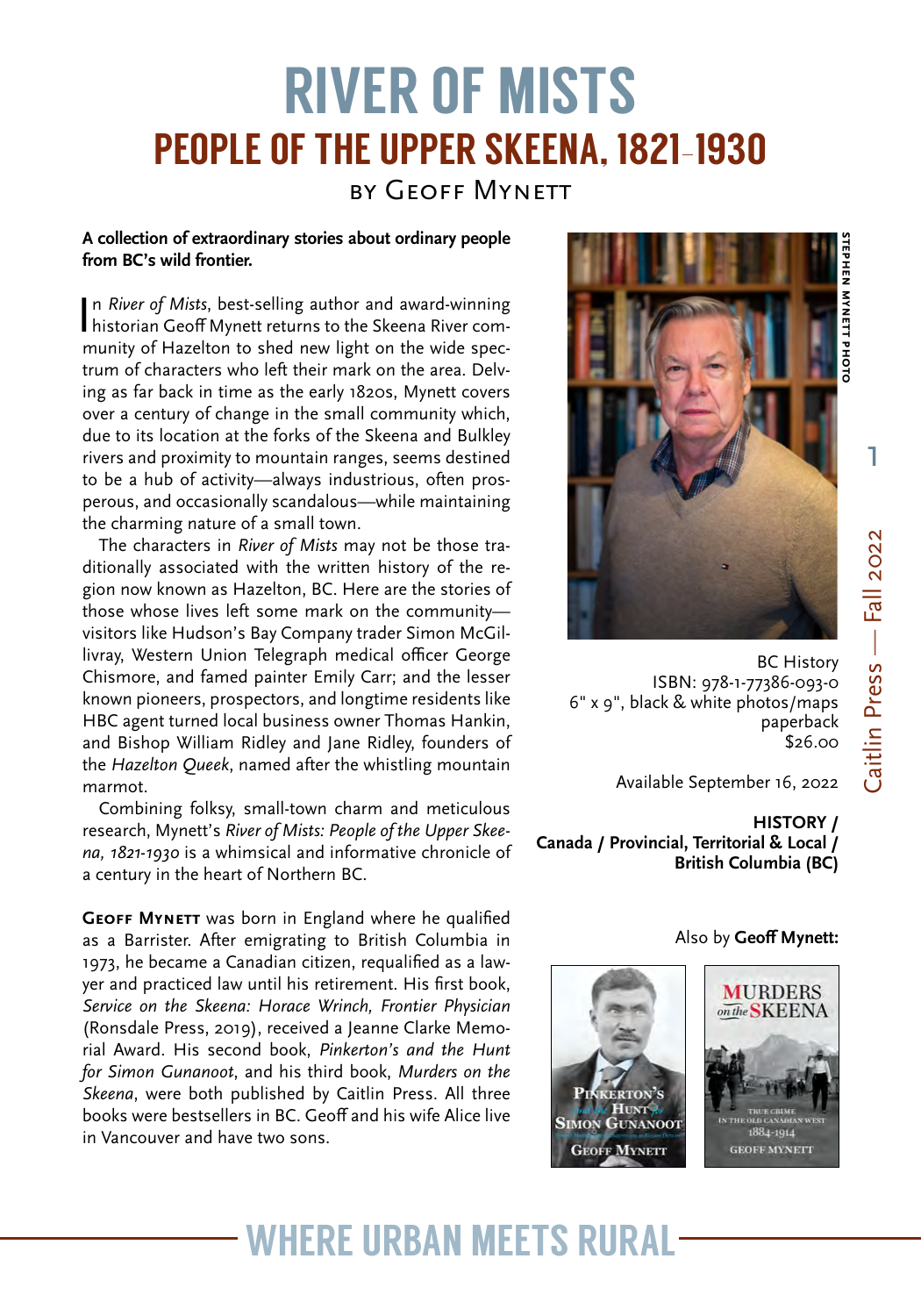# [RESCUE ME](https://caitlin-press.com/our-books/rescue-me/) MEMOIRS OF SEARCH AND RESCUE

[by Cathalynn Labonte-Smith](https://caitlin-press.com/our-authors/labonte-smith-cathalynn/)





Outdoors / Survival ISBN: 978-1-77386-094-7 6" x 9", paperback \$26.00

Available October 7, 2022

**BIOGRAPHY & AUTOBIOGRAPHY / Survival / Medical (incl. Patients) / Fire & Emergency Services**

**Explore behind the scenes of the riskiest search and rescue operations in North America.**

Rescue Me takes you behind the scenes of some of North America's riskiest search and rescue operations. Author Cathalynn Labonté-Smith shares real-life stories as told by volunteer members of Search and Rescue teams, who find the lost and rescue the injured in the most extreme conditions and situations the wilds of North America throw at them. From rescuing avalanche victims in blinding snowstorms, to climbing into vehicles teetering on cliff edges to free passengers from mangled metal or crossing wafer-thin ice to save an injured crosscountry skier, these thrilling first-hand accounts will forever change how you prepare for your next outdoor adventure. Labonté-Smith uncovers everyday dangers, from the unexpected risks of familiar urban settings to the extreme conditions in North America's wilderness. Deserving of a place both on your bookshelf and in your backpack, *Rescue Me* is a must-read book that could save your life.

**Cathalynn Cindy Labonté-Smith** grew up in Southwestern Alberta and moved to Vancouver, BC, to complete her Bachelor of Fine Arts in Creative Writing at the University of British Columbia (UBC). After graduation, she worked as a freelance journalist until present. She became a technical writer in wireless communication and other high-tech industries, earning a Certificate in Technical Writing from Simon Fraser University. She later went to UBC to complete a Bachelor of Education (Secondary) and taught English, journalism, and other subjects at Vancouver high schools. She currently lives in Gibsons and North Vancouver, BC, where she writes, edits, plays with her chihuahuas, spends time with her friends, fellow writers and family.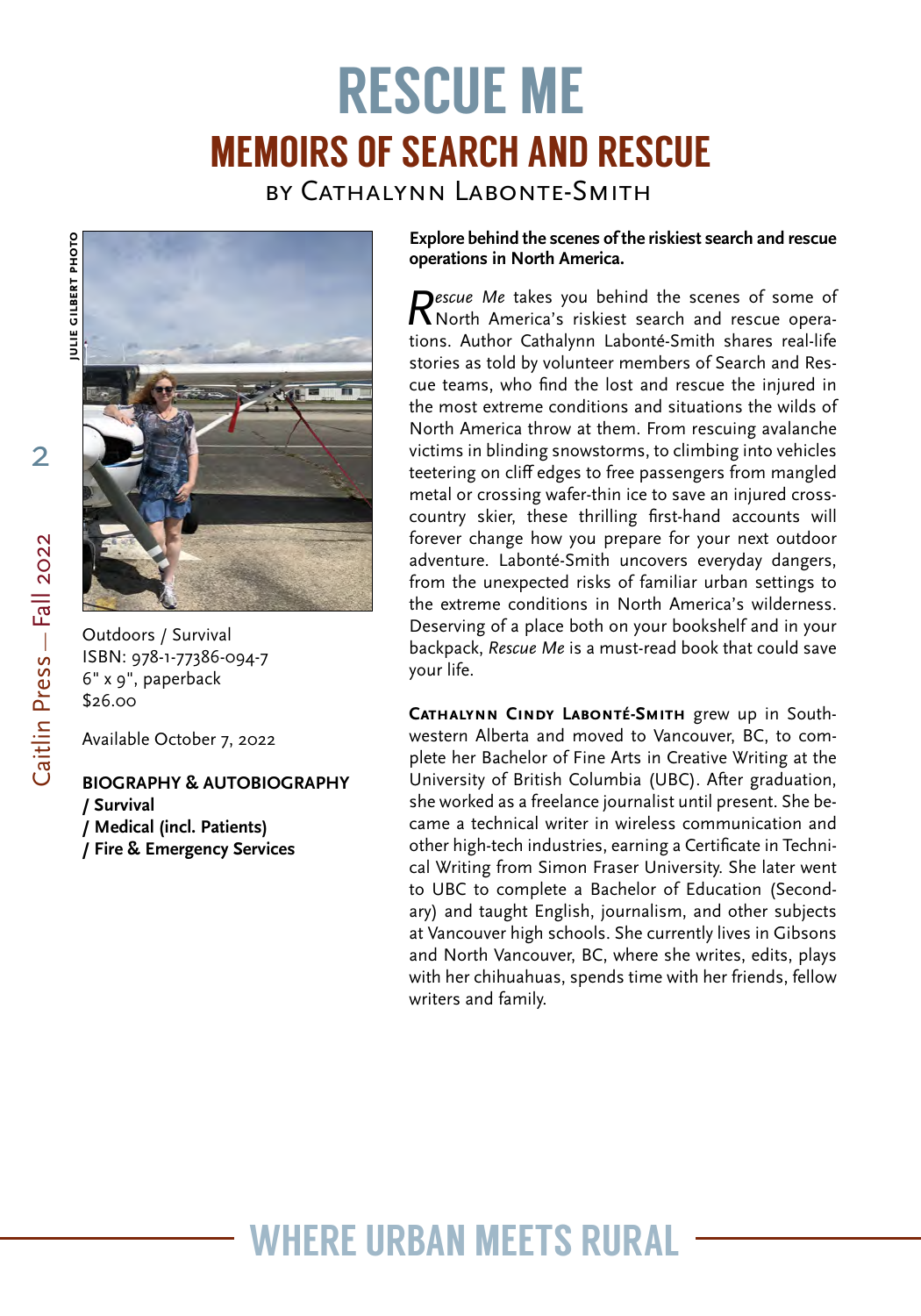# [DANCING ON MOUNTAINS](https://caitlin-press.com/our-books/dancing-on-mountains/) WOMEN OF THE KOOTENAYS

[edited by Luanne Armstrong](https://caitlin-press.com/our-authors/armstrong-luanne/)

**In the style of Gumboot Girls and Dancing in Gumboots, Dancing on Mountains is an inspiring collection of firsthand stories from women of the Kootenays and Sinixt and Ktunaxa Nations.**

Nestled among pristine lakes, powerful rivers and awe-inducing mountain ranges, the Kootenay region of British Columbia has always drawn a distinctly adventurous crowd. The dramatic and somewhat isolated landscape has long been a fertile ground for artists, musicians, back-to-the-landers, hippies, environmentalists, free thinkers, and those seeking to escape the confines of big cities to the east and west and the political dynamics to the south. Others have called the area home for millennia—the Sinixt Nation, which spans the interior plateau of BC and extends beyond the areas now known as the Kootenay region, and the Ktunaxa Nation, which have long resided on the lands and waters of the Kootenay and Columbia Rivers and beyond the confines of our colonial borders. Today, the Kootenay region is a hub of farming, arts, culture and counterculture in British Columbia.

*Dancing on Mountains* is a collection of inspiring and eclectic stories written by women from across geography and time, each of whom has been drawn to take root in the mystic, beautiful Kootenays. In their own words, these women—teachers, artists, musicians, writers, entrepreneurs and environmentalists—share stories that embody the spirit of the Kootenays. From fleeing the US draft alongside the men of the 60s and pushing against traditional gender roles and sexism, to reclaiming Indigenous identities, calling out environmental threats and fighting for our climate today, these stories span the spectrum of human experience. Thoughtful, heartwarming and delightfully entertaining, *Dancing on Mountains* is a celebration of the brilliant, radical essence of the women of the Kootenays.



Anthology / Women's Stories ISBN: 978-1-77386-089-3 6" x 9", paperback black & white photos \$26.00

Available September 2, 2022

**LITERARY COLLECTIONS / Women Authors / Essays / Canadian**

**Luanne Armstrong** holds a Ph.D in Education and an MFA in Creative Writing from the University of British Columbia. She has written twenty-five books, and has co-written or edited many other books. Her latest work is a collection of essays, *Going to Ground*, published by Caitlin Press in 2022; she published a collection of poetry and photography titled *When We Are Broken: The Lake Elegy* with Maa Press, 2020, and in 2018, Caitlin Press published her memoir, *A Bright and Steady Flame*. She has won or been nominated for many awards, including the Chocolate Lily Award, the BC Hubert Evans Award, the Moonbeam Award, the Red Cedar Award, the Sheila A. Egoff Children's Literature Award, and the Silver Birch Award. Armstrong lives on Ktunaxa ?amak'is, "The People's Land."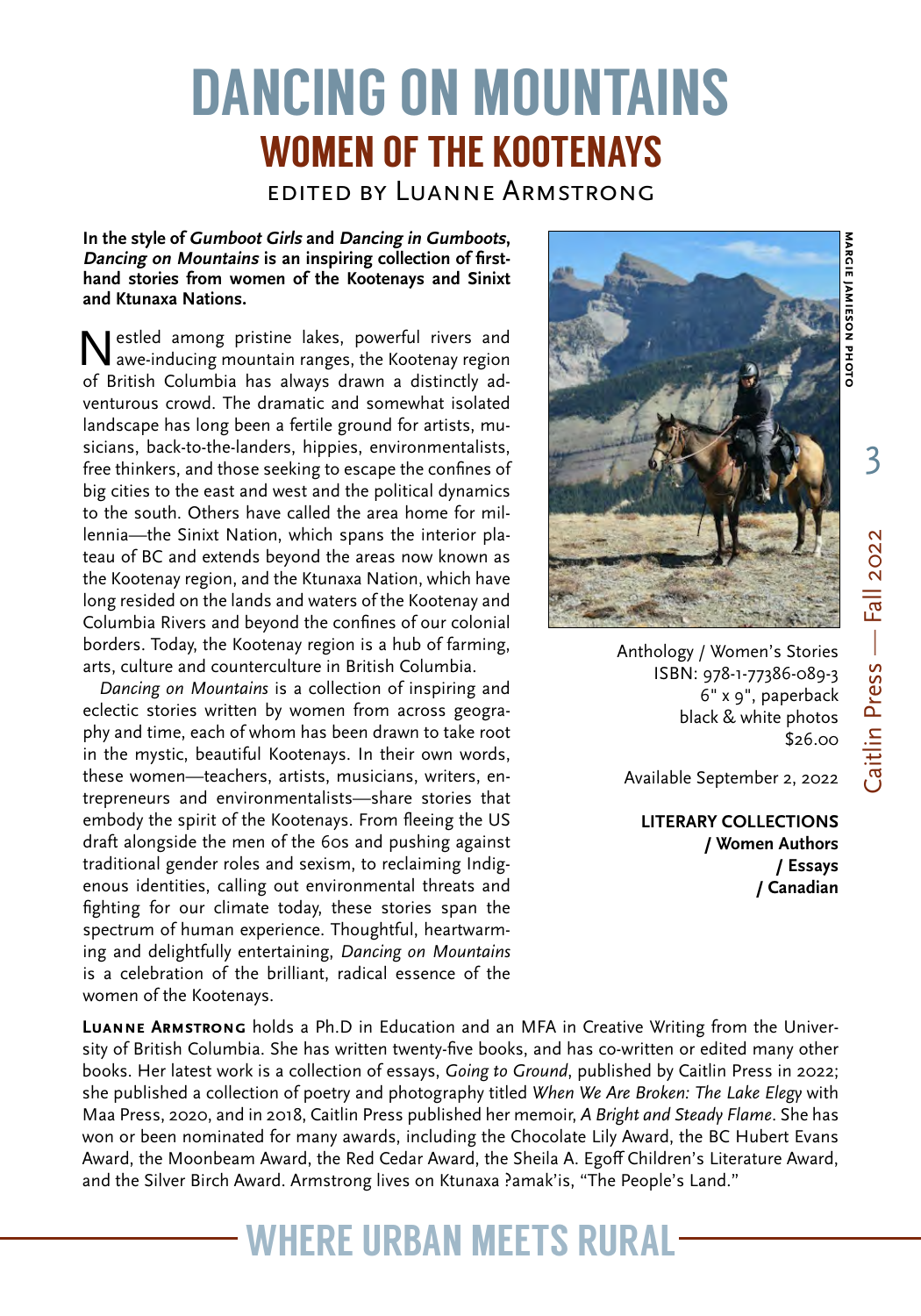### [BENEATH THE COAL DUST](https://caitlin-press.com/our-books/beneath-the-coal-dust/) HISTORICAL JOURNEYS THROUGH THE ELK VALLEY AND CROWSNEST PASS [by Wayne Norton](https://caitlin-press.com/our-authors/norton-wayne/)

**FERNIE & DISTRICT<br>HISTORICAL SOCIETY PHOTO fernie & district**



BC History ISBN: 978-1-77386-092-3 6" x 9", black & white photos paperback \$26.00

Available September 2, 2022

**HISTORY / Canada / Provincial, Territorial & Local / British Columbia (BC)** 

**HISTORY / Canada / Post-Confederation (1867-)**

#### Also by **Wayne Norton:**



#### **Go "beneath the coal dust" to discover the unexpected stories surrounding the Elk Valley and Crowsnest Pass.**

In Beneath the Coal Dust, author Wayne Norton digs<br>deep, exploring the fascinating and sometimes sobern *Beneath the Coal Dust*, author Wayne Norton digs ing stories of the mining communities in the Elk Valley and the Crowsnest Pass. In this new collection, Norton chooses mainly a micro view, focusing on the stories that are specific to this isolated and unique geographic region. These tales span from the notorious red-light district of Fernie to women's ice hockey in the 1920s, to the civic financial crisis caused by the Home Bank collapse, the regional history of breweries and prohibition, and the experiences and amazing fortitude of both Chinese and Syrian immigrants in what was a predominantly white settler town. This is a book about the local past, intended for those interested not necessarily in the broad sweep of national history, but rather in the smaller stories that are specific to this remote and historically rich area. And instead of dealing with the core regional narrative surrounding the coal industry, these explorations reveal some of what has been neglected and hidden "beneath the coal dust," as the title suggests.

**Wayne Norton** was born in Calgary, raised as an Air Force brat in Canada and Scotland, and now lives in Victoria, BC. Wayne's teaching career in British Columbia and England involved classes ranging from Kindergarten to Grade 12 in subjects such as music, special education and history. More recently, he worked as a research consultant for the Indian Residential School Resolution Process. With degrees in history from Simon Fraser University and the University of British Columbia, Wayne enjoys exploring neglected topics. In his many published books and articles Wayne has delved into Canadian music from the Great War, women's ice hockey, public health, and the local histories of Kamloops and Fernie. His most recent book, *Fernie at War: 1914-1919*, won the Community History Award from the BC Historical Federation. Wayne is a member of historical associations in Victoria and Fernie. His three young grandchildren continue to delight—even as they remind him how quickly time passes.

### WHERE URBAN MEETS RURAL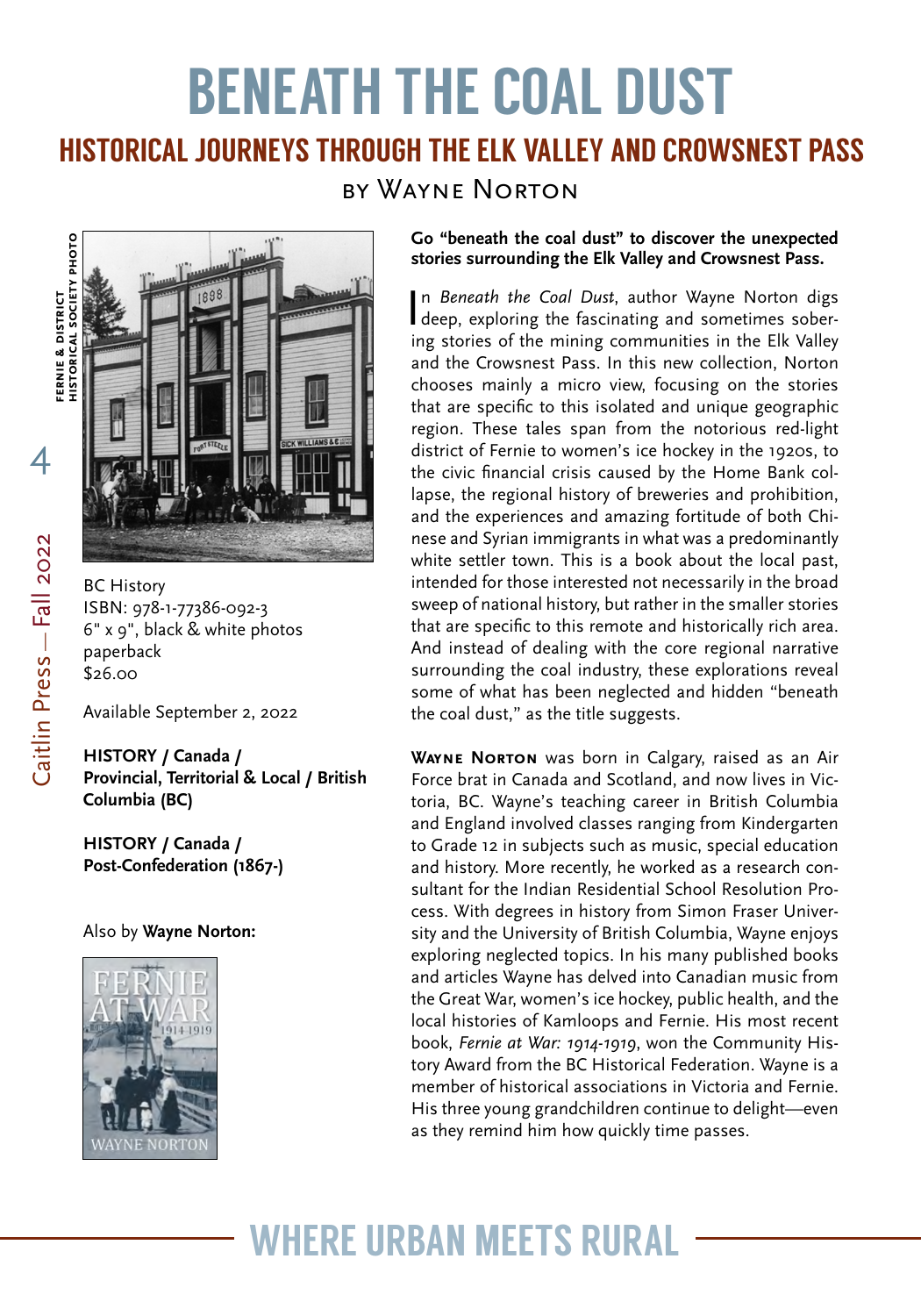# [KECHIKA CHRONICLER](https://caitlin-press.com/our-books/kechika-chronicler/)

#### THE NORTHERN BC & YUKON DIARIES OF WILLIAM FREER, 1942-1978

#### [by Jay Sherwood](https://caitlin-press.com/our-authors/sherwood-jay/)

**In Kechika Chronicler, award-winning historian Jay Sherwood delves into the diaries of reclusive packer William Freer to uncover daily life in one of the most remote areas of BC.**

Willard Freer lived in remote areas of northern BC<br>for most of his life. Born in Kamloops in 1910 and raised in the Peace River country, Freer came to the Kechika River valley in 1942, where he worked for a number of years with famed packer and guide Skook Davidson. He then built a cabin about 35 kilometres to the north and spent the rest of his life in the valley, and at Fireside, an Alaska Highway lodge near the junction of the Kechika and Liard rivers.

By all accounts, Freer was a quiet, introverted person, who faithfully kept a daily diary from 1942 to 1975. Most of the entries are brief, but cumulatively they provide a detailed record of life in northern BC and southern Yukon Territory. Due to his proximity to the famed Alaska Highway and the historic Davie Trail, Willard encountered many of the Indigenous people who lived, worked and travelled through the Kechika valley, as well as casual visitors, bush pilots, government survey parties including the Geological Survey of Canada, major mining companies, and branches of the US Army in Northern BC during World War II.

Willard Freer's diaries are the most extensive written record of daily life in one of the most remote regions of British Columbia. *Kechika Chronicler* gives voice to his story.

**Jay Sherwood** started his career in surveying before becoming a teacher-librarian. Now retired, he is the author of twelve books on BC history, including the four-book series about the career of surveyor Frank Swannell. Two of his works have been BC Book Prize finalists, and three have received BC Historical Federation awards. *Ootsa Lake Odyssey* (Caitlin Press, 2016) won the 2018 Jeanne Clarke Memorial local history award. His most recent publications have been the two-part series on the Alberta/BC boundary survey. Sherwood currently lives in Burnaby, BC.



BC History / Adventurers & Explorers ISBN: 978-1-77386-090-9 6" x 9", black & white photos 240 pages, paperback \$26.00

Available October 14, 2022

**HISTORY / Canada / Post-Confederation (1867-)**

#### **BIOGRAPHY & AUTOBIOGRAPHY / Adventurers & Explorers**

#### Also by **Jay Sherwood:**





### WHERE URBAN MEETS RURAL

HUDSON'S HOPE MUSEUM PHOTO **hudson's hope museum photo**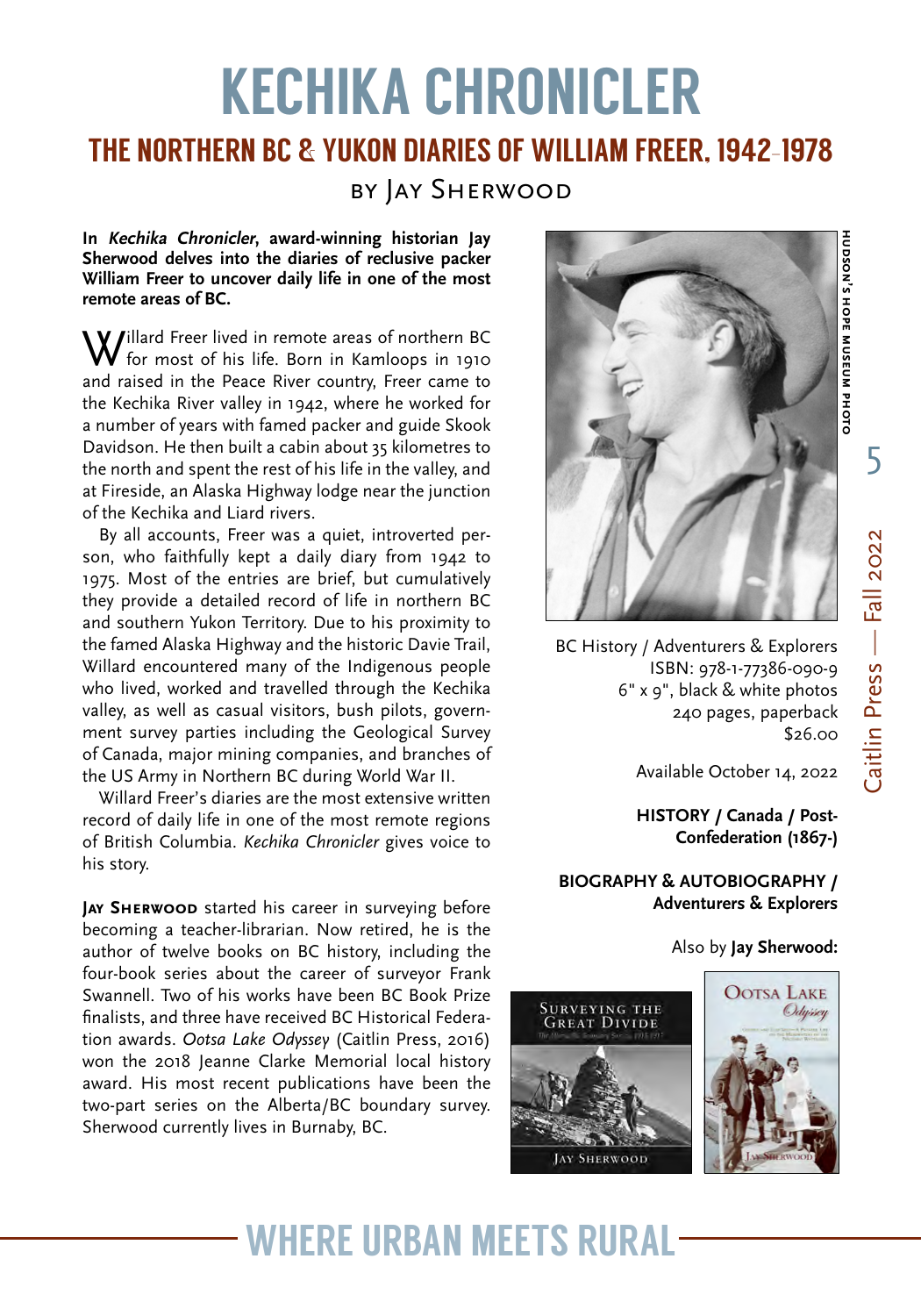# [RED DUST & CICADA SONGS](https://caitlin-press.com/our-books/red-dust-cicada-songs/) A MEMOIR

[by Mary Bomford](https://caitlin-press.com/our-authors/bomford-mary/)



6**carol sherwood photo**



Memoir / Women's Stories ISBN: 978-1-77386-091-6 6" x 9", black & white photos paperback, 256 pages \$26.00

Available October 14, 2022

**BIOGRAPHY & AUTOBIOGRAPHY / Personal Memoirs / Educators / Women**

**Writer and educator Mary Bomford describes the formative years of her life working as a teacher in Zambia, and the long-lasting impact those years imprinted upon her.**

At the age of twenty-one, Canadian teacher, Mary Bom-ford and her husband of just eight weeks embarked on a journey that would directly alter their careers, their marriage and their family. That journey would trace an invisible but palpable thread through the rest of their lives.

Enticed by dreams of adventure, in 1969 Mary and her husband Larry moved to Lundazi, a town near the eastern border of Zambia to work as CUSO volunteers in the secondary school there. At the time, the country, a nation newly independent after decades of colonialism, was looking for volunteers to fill the teacher shortage until enough young Zambians had completed their teacher training. New to marriage, teaching and Zambia, Mary and her husband embarked on a profound journey connecting them to the country, their students, and their colleagues. Zambia gave them the experience of a second home, filled with moments of delight in the beauty of the area and enriched by the culture of the Zambian people.

Years later, Mary reflects on her experiences of the landscape, culture and people in the hopeful time following independence. *Red Dust & Cicada Songs* is an exploration of the deep and lasting connection she still feels for her time in Zambia.

**Mary Bomford** has written a series of family histories including *Lou Hamel: CPR Telegrapher*, held in the Camrose Railway Museum, and *Yvonne's Yesterdays* held in the archives of the Sisters of St. Ann, Pacific Northwest. Mary has volunteered for Amnesty International and raised funds for African AIDS Angels. She worked in Special Education for most of her teaching career. As an earlyprimary reading specialist, she wrote a series of personalized beginning readers for her students, and in retirement, has written for her grandchildren.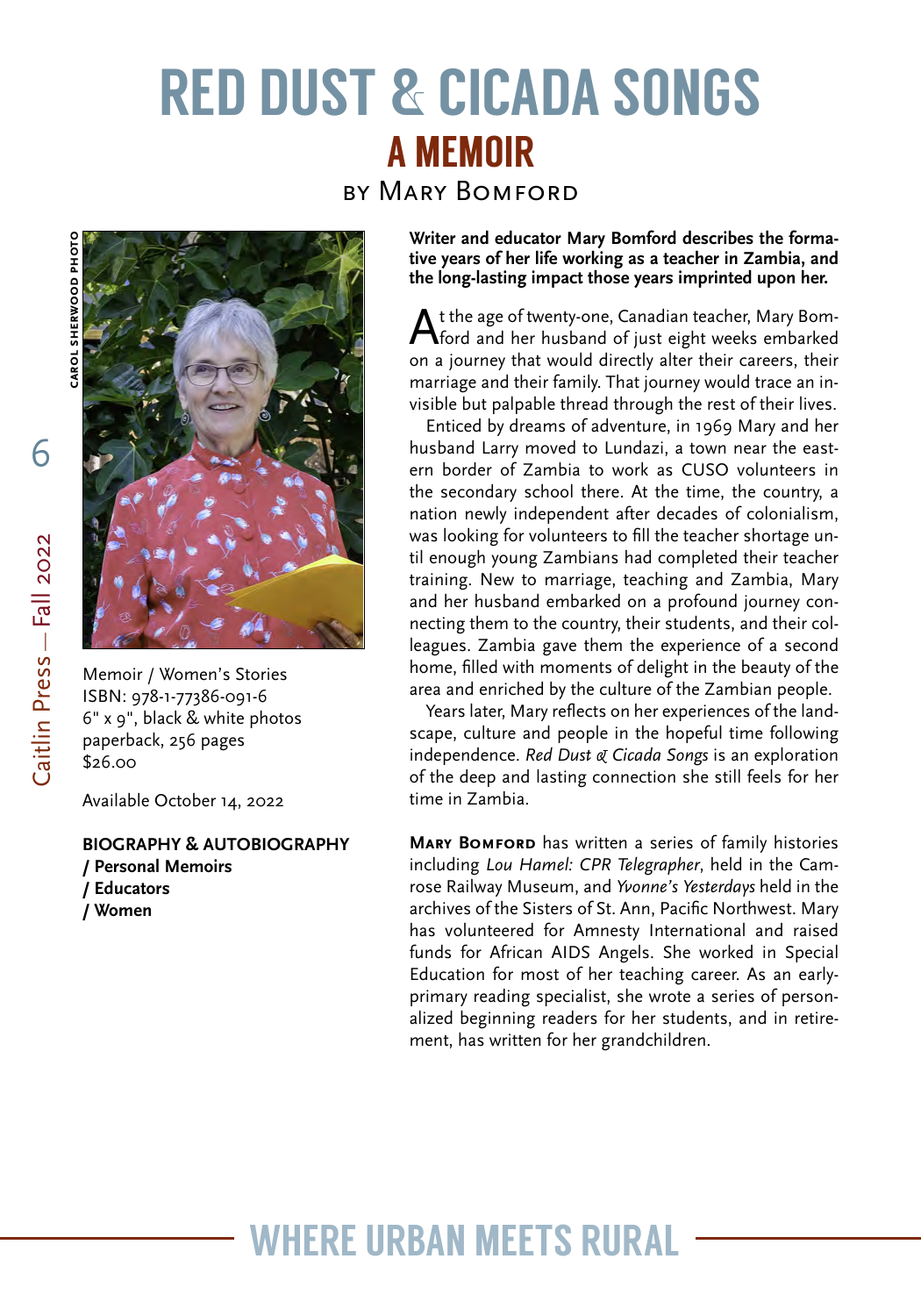# [BARKERVILLE DAYS](https://caitlin-press.com/our-books/barkerville-days/) **SUBTITLE**

BY FRED W. LUDDITT, WITH KARIN LUDDITT

#### **Barkerville Lives On! First published in 1969, Barkerville Days is the nearest thing we have to a definitive history of one of the world's most colourful gold rushes.**

Fred Ludditt is known to have done more than any other single person to save Barkerville for posterity—otherwise the fast-decaying town would have been stripped bare by souvenir hunters, and the nearby settlements of Van Winkle and Antler Creek, Marysville and Richfield would have been forgotten. *Barkerville Days* is the priceless product of interviews which can never be done again. Ludditt himself mined for gold in the Barkerville area in the 1930s—and there he met and spoke with old miners who worked the Cariboo gold fields in the previous century, as well as their descendants.

This reprint edition contains the original text and photos along with an Introduction by Fred Ludditt's daughter, Karin Ludditt, who as a young child lived in Barkerville until her family was relocated when the town became a Provincial Heritage Site in 1958.

When ALFRED WILLIAM LUDDITT came to Canada at an early age from his birthplace in Birmingham, England his stonemason father located in Regina and travelled over much of Saskatchewan at his trade. His son was to be interested in rock not for its building qualities but for what it would yield in minerals.

In 1927 Fred Ludditt moved to the Kootenays in British Columbia and prospected for some years in mining districts around Nelson. In 1930 he made his first contact with the famed Cariboo gold area, where he placer mined on the Fraser and Quesnel Rivers. He settled in the historic Barkerville camp and lived there until 1937. While mining and exploring in that region he became a student of old records and reports in search of leads for placering or lode mining ground. He read what he could find, printed or hand-written, talked with old-timers of the mining game in the area. Out of this grew a fascination with the almost unwritten history of the country. His research notebooks through the years began to comprise a history vital with the words and the personalities of many of the men who, as youths, had been in touch with old Cariboo days and with the almost legendary figures of the camp.

There followed for Ludditt a five-year interlude in min-



BC History / Adventurers & Explorers ISBN: 978-1-77386-095-4 6" x 9" paperback \$26.00

Available September 2, 2022

**HISTORY / Canada / Post-Confederation (1867-)**

ing at the Zeballos camp on the West Coast of Vancouver Island but when that was done he returned to Barkerville with a feeling that this was his chosen and spiritual home. Then he began in earnest his often-discouraging campaign to save Barkerville as an historic site and to leave for posterity in book form this unique record of Barkerville days.

7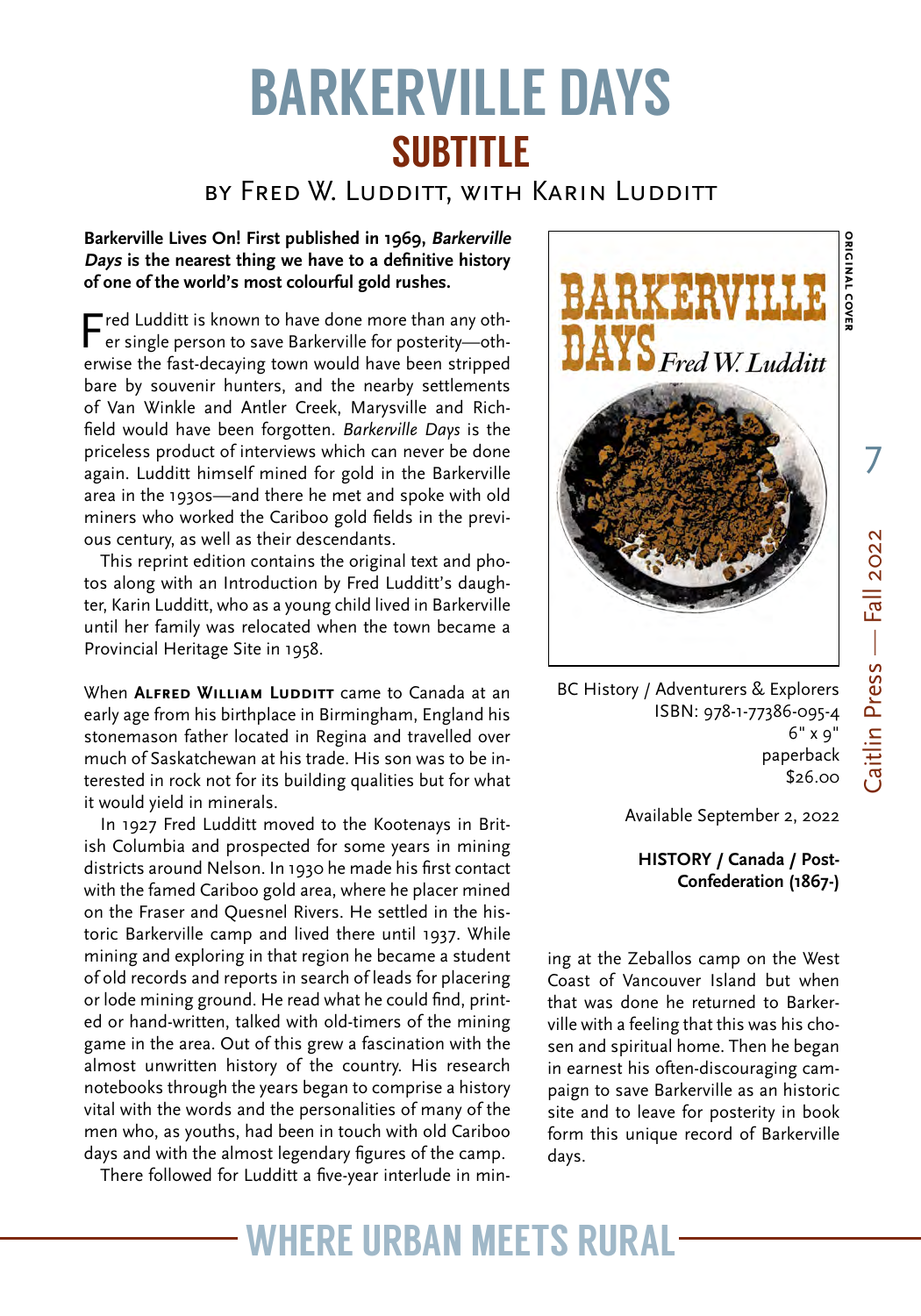# [BENT BACK TONGUE](https://caitlin-press.com/our-books/bent-back-tongue/) POEMS

[by Garry Gottfriedson](https://caitlin-press.com/our-authors/gottfriedson-garry/)



Poetry / Indigenous ISBN: 978-1-77386-096-1 5.5" x 8" paperback, 120 pages \$20.00

Available September 16, 2022

**POETRY / Canadian / Indigenous / Subjects & Themes / Death, Grief, Loss / Subjects & Themes / Family**

**In his latest collection, Secwépemc rancher and renowned poet Garry Gottfriedson explores the fraught mechanics of contemporary masculinity, politics and love.**

Bent Back Tongue is a raw examination of love, identity, politics, masculinity, and vulnerability. Through sharp honesty and revealing satire, Gottfriedson delves into Canadian colonialism and the religious political paradigms shaping the experiences of a Secwépemc First Nations man. This is a book that tears through deceptions that both Canada and the church impose on their citizens. Gottfriedson tackles the darkest layers of a shared colonial history; at the same time, the poems in *Bent Back Tongue* are a celebration of love, land, family, and the self.

**Garry Gottfriedson** is from Kamloops, BC. He is strongly rooted in his Secwépemc (Shuswap) cultural teachings. He holds a Masters of Arts Education Degree from Simon Fraser University. In 1987, the Naropa Institute in Boulder, Colorado, awarded a Creative Writing Scholarship to Gottfriedson for Masters of Fine Arts Creative Writing. There, he studied under Allen Ginsberg, Marianne Faithfull and others. Gottfriedson has ten published books, including *Clinging to Bone* and *Skin Like Mine*, and has presented his work across Canada, United States, South America, New Zealand, Europe, and Asia. Gottfriedson's work unapologetically unveils the truth of Canada's treatment of First Nations. His work has been anthologized and published nationally and internationally. Currently, he works at Thompson Rivers University.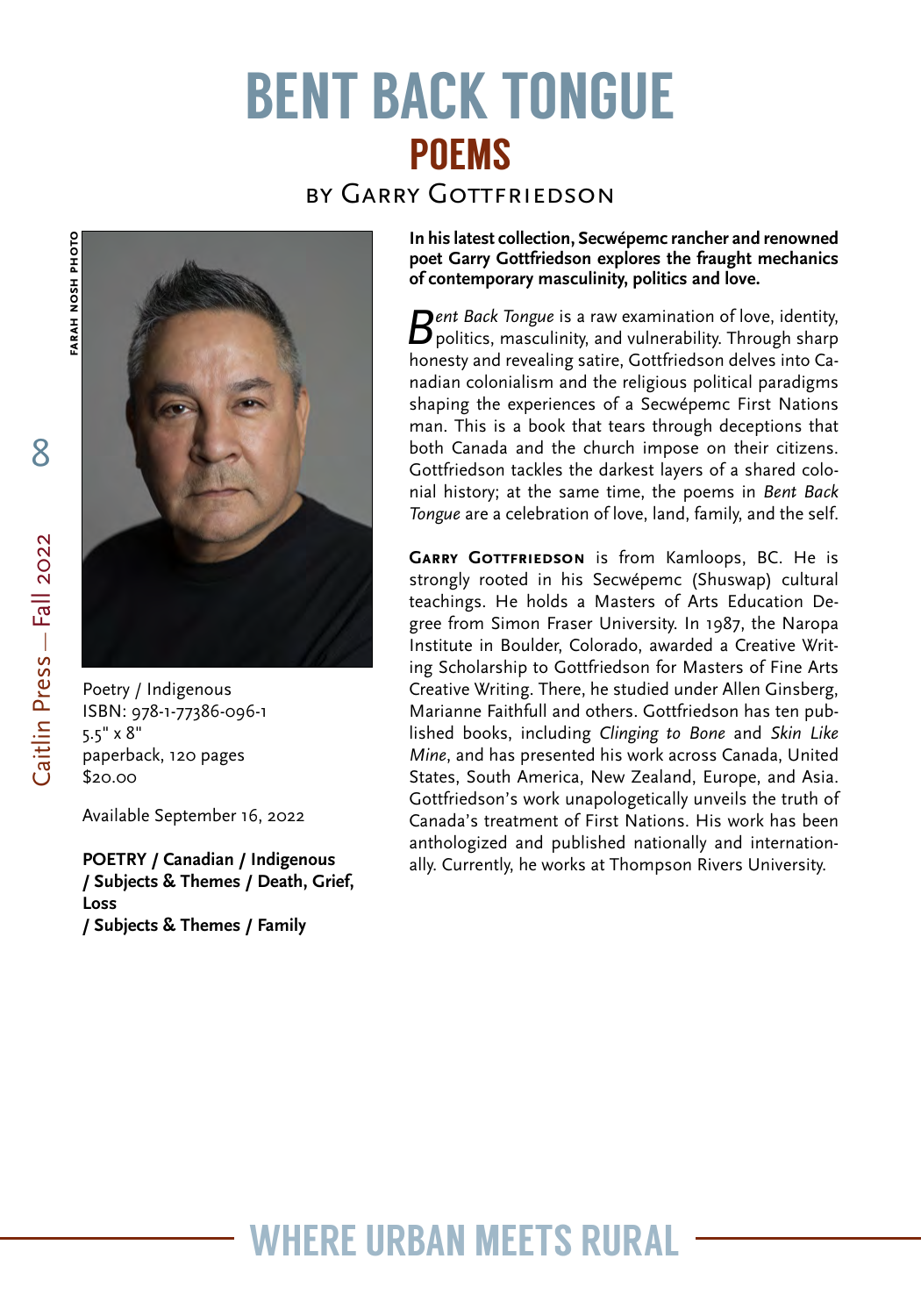### [EXIT WOUNDS](https://caitlin-press.com/our-books/exit-wounds/) POEMS [by Tariq Malik](https://caitlin-press.com/our-authors/malik-tariq/)

 $\bf W$ hat does it mean to feel at home? In his groundbreaking debut collection *Exit Wounds*, Indo-Canadian poet Tariq Malik weaves together history and myth with his own family's experiences of immigration to uncover what it truly means to belong. Whether he is recalling his childhood memories of the death of his father, imaging himself as a dead soldier lost in the sands of the Kuwaiti desert, or drawing upon his family's experience of 'three wars and migrations,' Malik's moving search for home will resonate with anyone who has ever felt at odds with a dominant monoculture.

Malik's poetry combines traditional Punjabi mythology and First Nations' symbolism with contemporary events that have shaped the lives of immigrants: 9/11, RCMP violence, war. The result is a defiant triumph of the plurality of minority experiences—a poetic chorus of immigrants and their descendants coming home to the truth and power of their many worlds.

For the past four decades, Vancouver-based author **Tāriq Malik** has worked across poetry, fiction, and visual arts, to distill immersive and compelling narratives that are always original and intriguing.

Born in Pakistani Punjab, he came reluctantly late to these shores. To get here, he first had to survive three wars, two migrations, and two decades in the Kuwaiti desert. He loves landscapes, bodies of living water large and small, and readers and listeners, and claims he writes so that he has something to read to his tribe on Open Mic Night at the local Poet's Corner or on the hallowed grounds of public libraries.



Poetry / BIPOC ISBN: 978-1-77386-100- 5.5" x 8" 96 pages, paperback \$20.00

Available September 16, 2022

**POETRY / Middle Eastern / Canadian / General / Subjects & Themes / Places** 9

PHOTO PROVIDED BY AUTHOR **photo provided by author**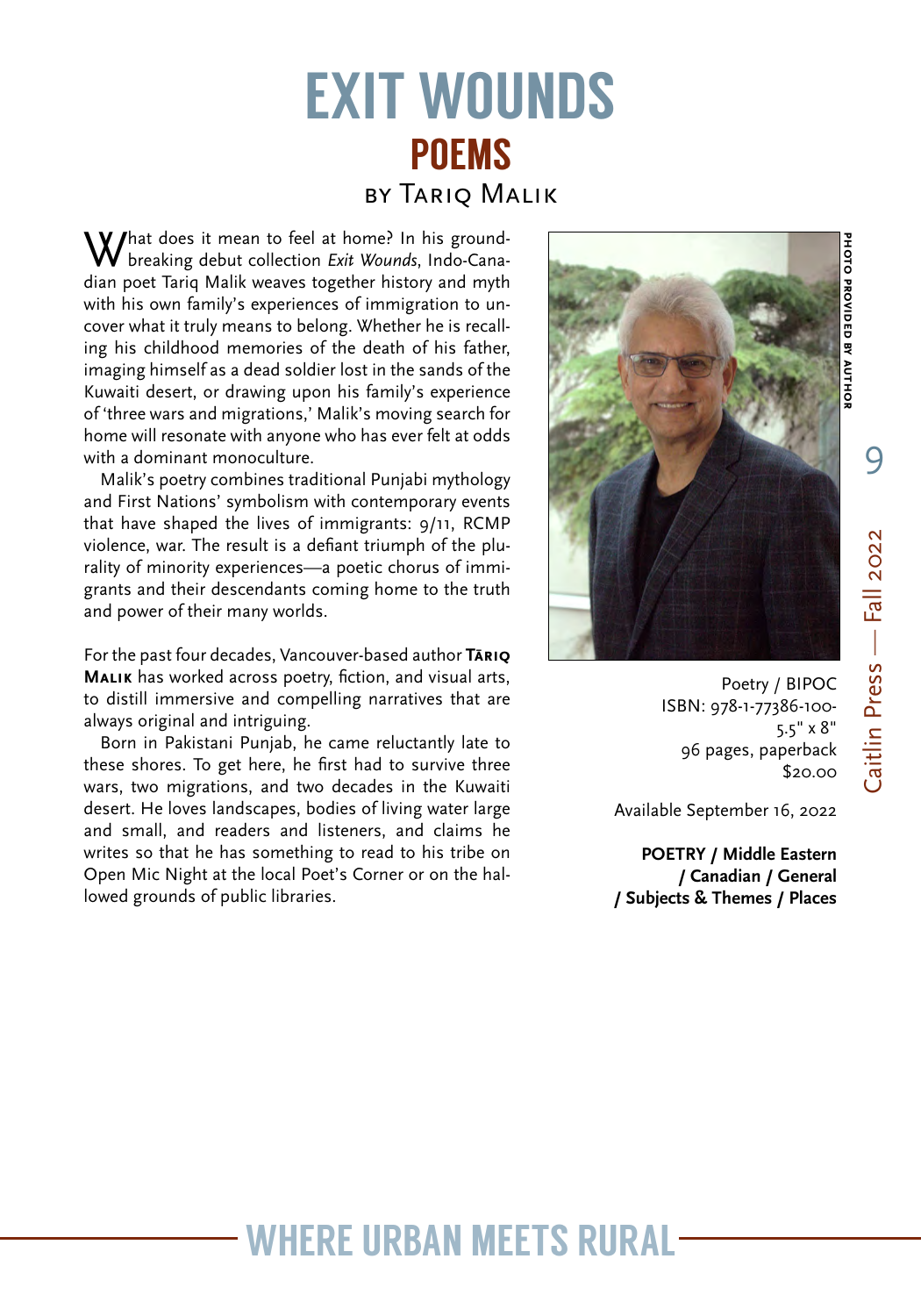# [WORTH MORE GROWING](https://caitlin-press.com/our-books/worth-more-growing/) YOUTH POETS PAY HOMAGE TO TREES

[edited by Christine Lowther](https://caitlin-press.com/our-authors/lowther-christine/)



Anthology / Poetry ISBN: 978-1-77386-097-8 6" x 9" paperback, 120 pages \$22.00

Available September 2, 2022

**POETRY / Anthologies (multiple authors) / Subjects & Themes / Nature / Canadian / General**

Also by **Christine Lowther:**



**A new generation of old-growth defenders and activistpoets, from kindergarten to grade twelve, express their love and respect for trees.**

In Worth More Growing, youth, from kindergarten<br>through grade twelve, share their love and respect for n *Worth More Growing*, youth, from kindergarten trees. Speaking to our changing climate, this new generation of old-growth defenders express their observations, anger, kinship, hope and sorrow. This unique anthology includes a wide range of voices—Indigenous, settler, immigrant, and even international youth. *Worth More Growing* is a necessary anthology highlighting the importance of nature to a generation that will experience the ongoing consequences of climate change.

I like the shape of the leaves. They are shaped like a boat. The tree is taller than my dad. —Warren Liu, grade 1, "Warren's Tree"

In a way you have created growth, created a space for those growing. —Malia Ashby, grade 7, "Old Growth"

when I am exhausted by sirens and shouts, I find myself at the trunks.

—Maya Mior, grade 11, "Sitka Spruce and Stories Told"

**Christine Lowther** has been a lifelong activist and a resident of Clayoquot Sound since 1992. She is the author of three books of poetry, *New Power* (Broken Jaw Press, 1999), *My Nature* (Leaf Press, 2010), and *Half-Blood Poems* (Zossima Press, 2011). Her memoir, *Born Out of This* (Caitlin Press, 2014), was a finalist for the Roderick Haig-Brown Regional Prize at the 2015 BC Book Prizes. Christine is the editor of the poetry anthology *Worth More Standing: Poets and Activists Pay Homage to Trees* (Caitlin Press, 2022) and she co-edited two collections of essays, *Writing the West Coast: In Love with Place* (Ronsdale Press, 2008) and *Living Artfully: Reflections from the Far West Coast* (The Key Publishing House, 2012). Recipient of the inaugural Rainy Coast Arts Award for Significant Accomplishment in 2014, Chris served as Tofino Poet Laureate 2020-2022.

### WHERE URBAN MEETS RURAL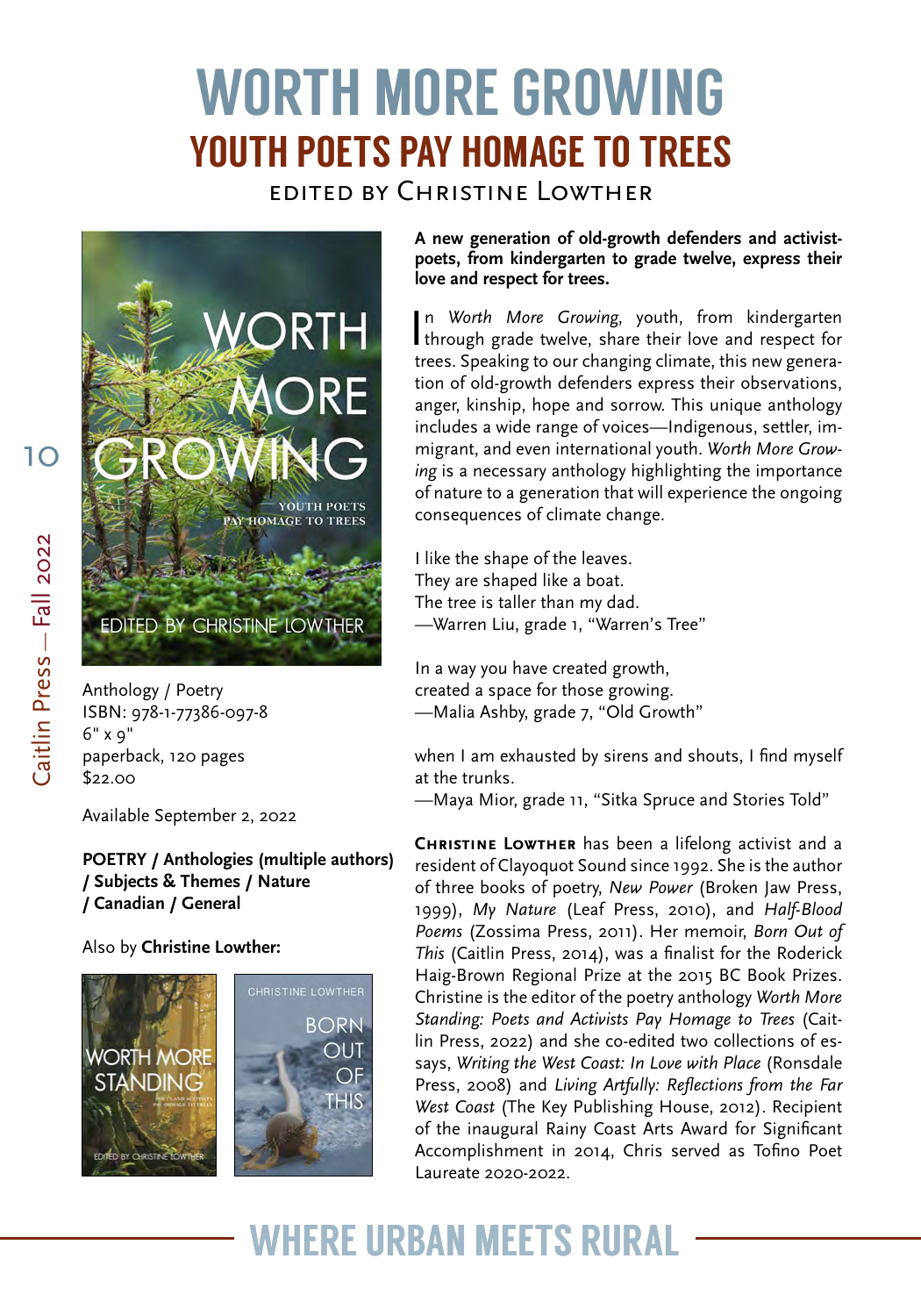### [THIS UNLIKELY SOIL](https://caitlin-press.com/our-books/this-unlikely-soil/) **STORIES** [by Andrea Routley](https://caitlin-press.com/our-authors/routley-andrea/)

#### **Lambda Literary Award finalist Andrea Routley delivers stories of queer women navigating love and life against the lush, isolated backdrop of Canada's West Coast.**

*This Unlikely Soil*, the sophomore collection from Lambda Literary Award finalist Andrea Routley, is a quintet of linked novellas exploring the failures of kindness and connection among a rural west-coast community of queer women. In "Midden," Naomi, recently split from Rita and apathetically venturing into online dating, sifts through the remains of past relationships after Rita accuses her of "emotional abuse." In "Appropriate Behaviour," Freddie, suffering from a brain injury, seeks resolution with a neighbour after his dog bites her, but a lifetime of mixed messages yields disastrous results. In "Guided Walk," Miriam's latest clumsy infatuation pushes her to change her life, to finally "come out" on a guided walk with her cousin. When her cousin beats her to it, Miriam descends into pettiness before finding her way out of the woods. "This Unlikely Soil," a finalist for the 2020 Malahat Review Novella Prize, is the story of Elana, who, following the sudden death of her mother, attempts to manufacture a meaningful relationship with a former partner's teenaged son. The quintet concludes with "Damage," the sequel to "Midden." Told from Rita's perspective, this story explores classist exploitations within many relationships and asks what our responsibilities are in saying no.

The environment looms large in these pieces, not simply mirroring characters' lives but shaping them—trees, bears, lichen, fungus, Dungeness crabs and mussels all have a role to play. The dense West-Coast landscape echoes the isolation experienced by these queer characters and the inscrutability of others in their lives. While characters often embody painful histories and cringeworthy decision-making skills, the stories are full of humour and love.

ANDREA ROUTLEY is a writer and editor. Her work has appeared in literary magazines, such as *Geist* and *The Fiddlehead Review*. In 2020, her novella, "This Unlikely Soil," was shortlisted for the Malahat Review Novella Prize. Her debut collection, *Jane and the Whales* (Caitlin Press, 2013), was a finalist for the Lambda Literary Award. She is an MFA candidate at UBC (Okanagan) where she is at work on her third book. Though a small-town queer at heart, she currently resides in Vancouver, BC.



Short Stories / LGBTQIA+ ISBN: 978-1-77386-098-5 5.5" x 8", paperback \$24.95

Available September 23, 2022

**FICTION / Short Stories (single author) /LGBTQ+ Lesbian /Literary**

#### Also by **Andrea Routley:**



# **KARA CRABB PHOTC kara crabb photo**

11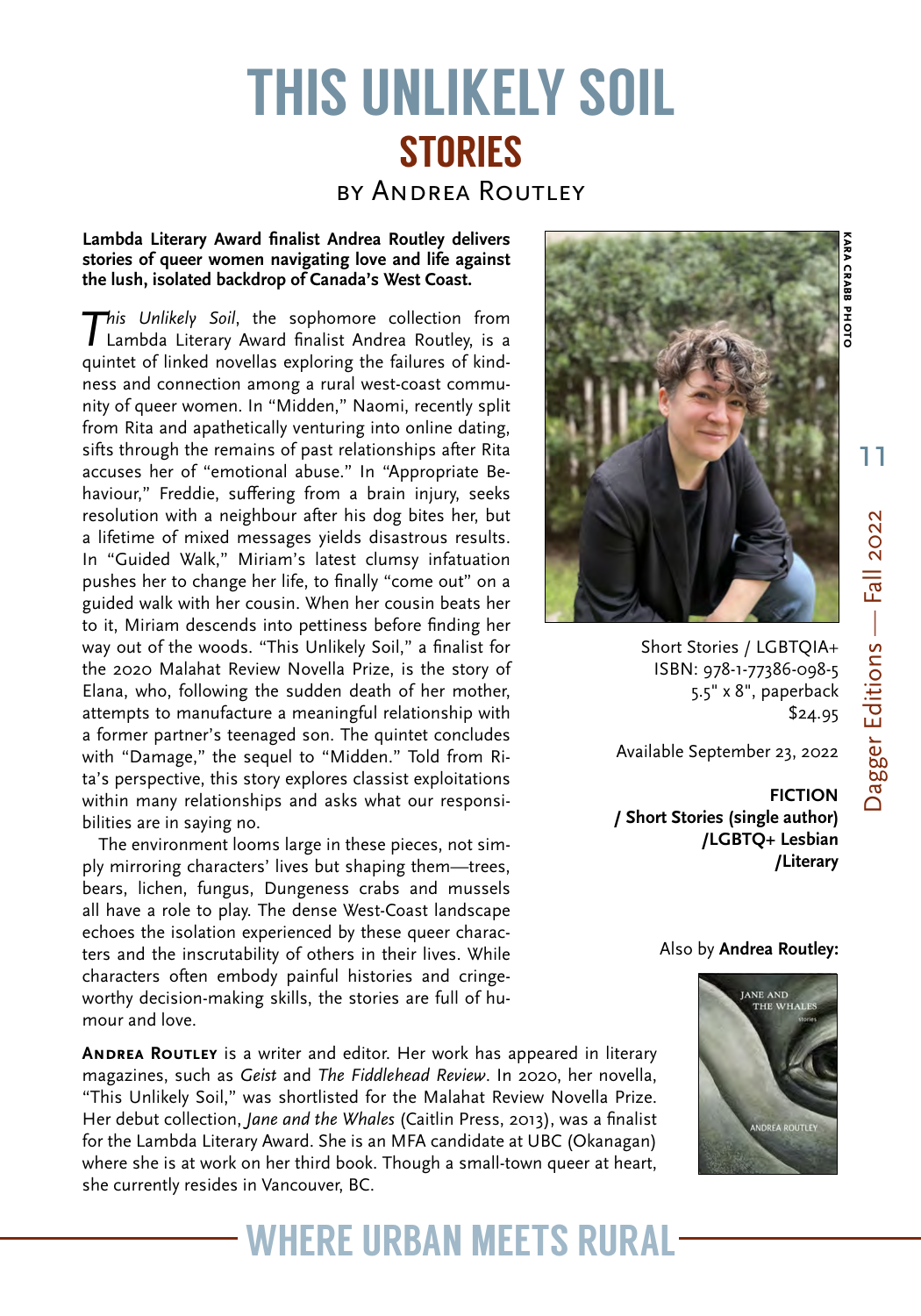# [EMILY & ELSPETH](https://caitlin-press.com/our-books/emily-elspeth/) POEMS

[by Catherine McNeil](https://caitlin-press.com/our-authors/mcneil-catherine/)

WHERE URBAN MEETS RURAL



Poetry / LGBTQIA+ ISBN: 978-1-77386-099-2 5.5" x 8" paperback, 72 pages \$20.00

Available September 23, 2022

**POETRY / LGBTQ+ / Subjects & Themes / Love & Erotica / Women Authors**

*e* mily *& elspeth* follows two women and their unique<br> *e* paths to love... and each other. Catherine Mcpaths to love… and each other. Catherine Mc-Neil's latest collection is a delightful romp through South America, the imagined inner-workings of Frida Kahlo's relationship(s), and Vancouver bedrooms. Through poems that flirt with the intersections of desire, art, and commitment, she pieces together Emily and Elspeth's relationship as playfully as she takes it apart.

Along the way, *emily & elspeth* brings you to places both intimate and unexpected: a belly where a uterus used to be; a girl matador facing off against a bull; and "fat, honeyed days, swollen with desire" that risk being destroyed by the nefarious aims of a government spy.

Weird, wonderful, and slightly dangerous, this is a queer love story that's anything but typical.

**catherine mcneil** is the author of *under the influence* (Bedazzled Ink) 2016 which won Milieu's National Emerging Writers Competition. She has been widely published in literary magazines, including *Event*, *Queer Chroma*, *Sinister Wisdom*, and the *Capilano Review*, and in anthologies throughout Canada, the United States & England for the past thirty years. She lives in Halfmoon Bay, BC, with her dog, Gaia and her cat, Lavender. She is also a singer-songwriter and multi-instrumentalist: [catmacmusic.com](http://catmacmusic.com).